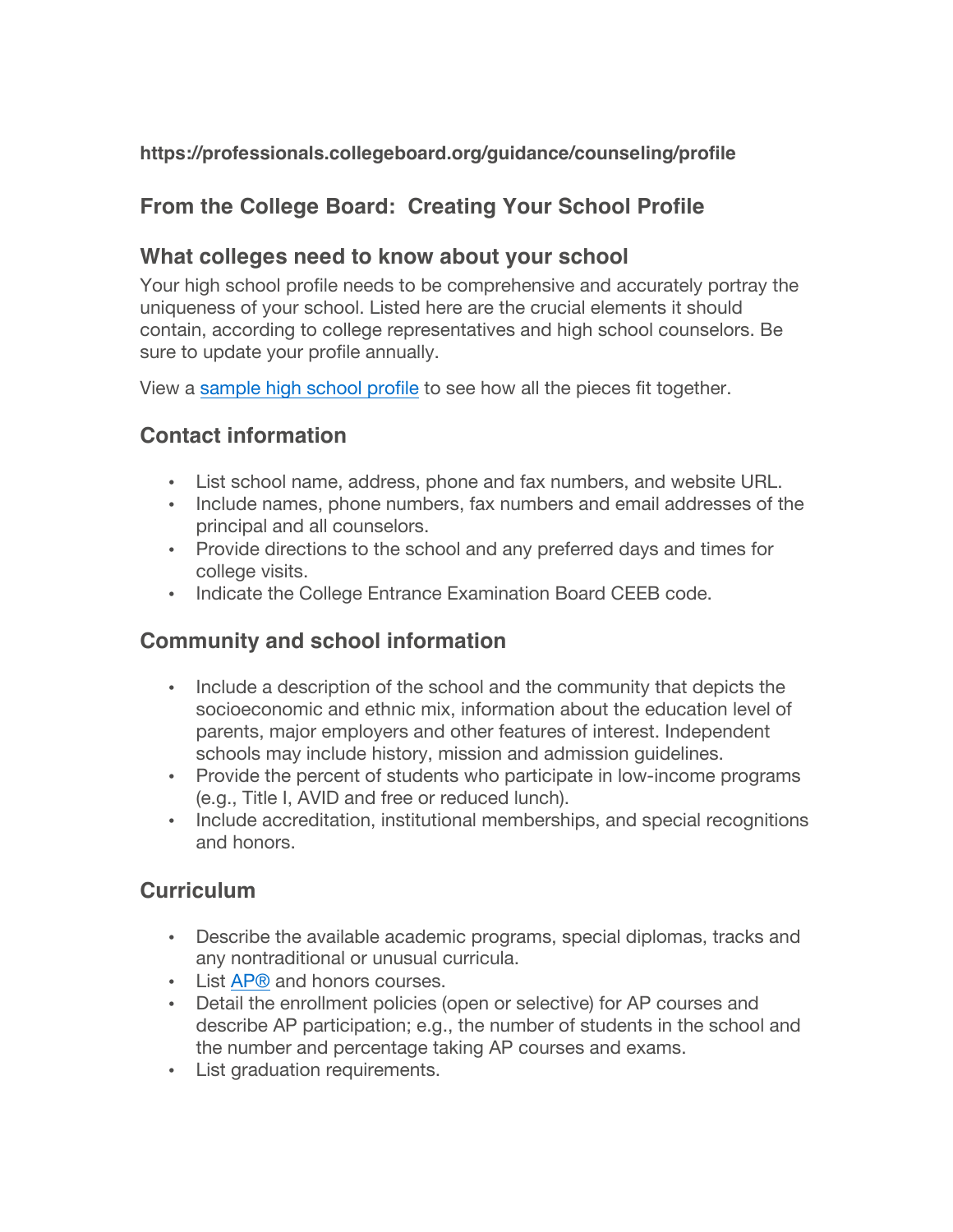### **Grading and ranking procedures**

- Explain procedures, especially any weighting system used.
- Include explanations for any computer codes that appear on the transcript.

#### **Test score information**

- Report distribution and ranges for SAT® and ACT.
- Include other test information (e.g., AP, National Merit) of interest to colleges.

### **College attendance history**

- Include the percentage of students attending two-year and four-year, instate and out-of-state institutions.
- Include a listing of colleges attended by recent graduates.

#### **Extracurricular opportunities**

- List the sports in which students can participate.
- List clubs and other organizations students can join.

### **Additional suggestions**

- Use the preferred format: both sides of one 8  $1/2" \times 11"$  sheet of nonglossy paper. Use dark ink on light paper — many colleges scan profiles into their systems.
- Highlight changes to any grading and ranking policies, as well as any changes to the curriculum.
- Include information or data that helps differentiate your school and programs from others.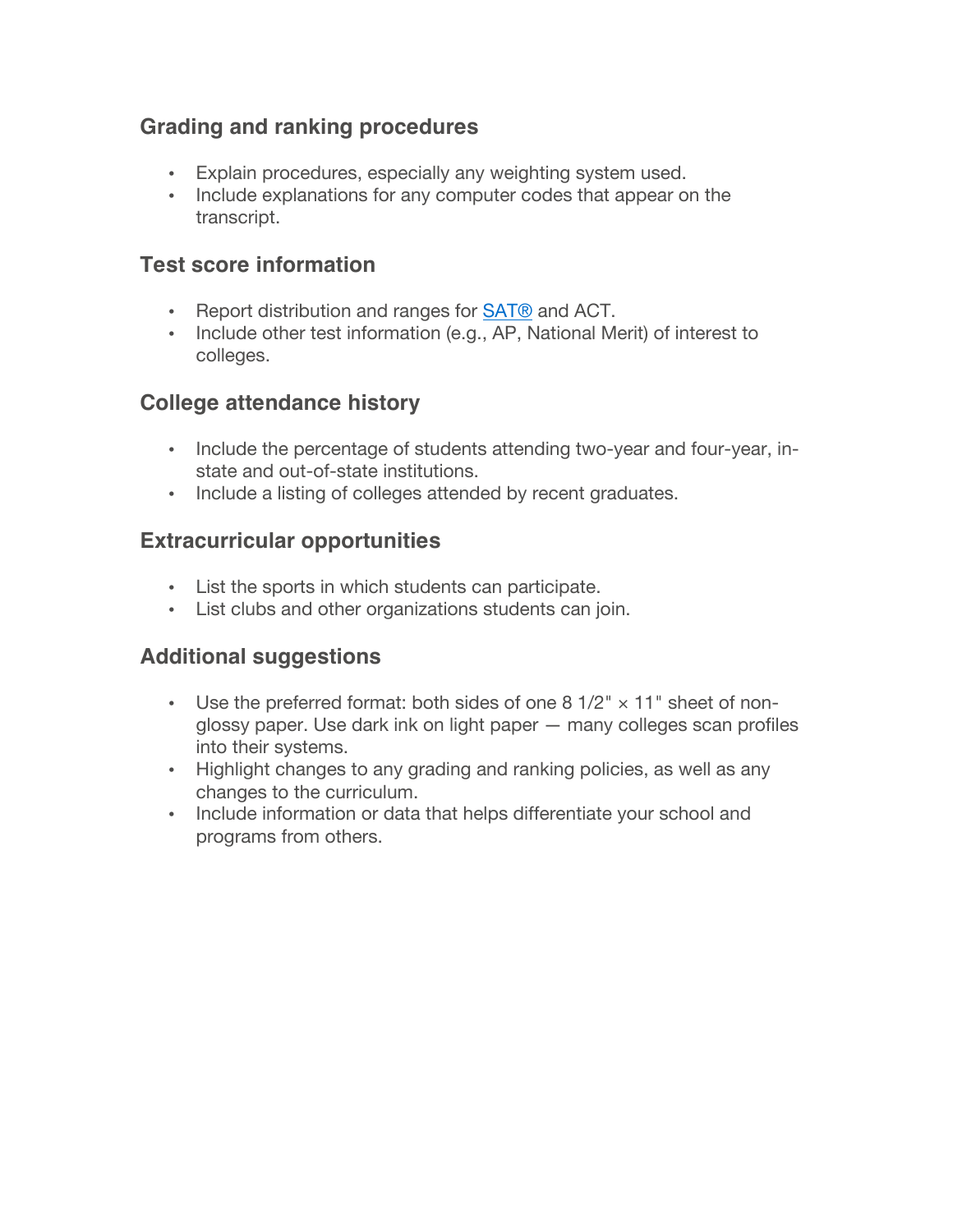# **Sample High School Profile from College Board**

### **School Letterhead**

**2011-12 [School Name] CEEB code: 222222** Main office: (555) 666-7777 Counseling office: (555) 666-8888 Website: www.schoolname.edu Principal: Genevieve Berry School counselors: Cherie Blake, Frank Morgan, Lee Wendell

# **Community**

Spanning [130 square miles], [district name] School District serves the educational needs of [this city's] [area of city]. Located in one of the state's fastest growing areas, the district enjoys a diversified economic base. Currently, the district consists of five high schools, four middle schools and 14 elementary schools utilizing a K–5, 6–8, 9–2 grade-level configuration. The student body is culturally diverse with a population that is 57% Hispanic, 16% African American, 13% white and 12% Asian.

### **School**

[School name] is a comprehensive four-year public high school enrolling 1,250 students in grades 9–12. The school opened in the fall of 1987 and graduated its first senior class in the spring of 1989. [School name] is accredited by the**North Central Association of Secondary Schools** and holds membership in the **College Board** and the **National Association for College Admission Counseling**.

### **Curriculum**

The **academic program** is organized on a rotating block schedule. Seven credits per semester is the maximum course load; students take four 95-minute block classes, two 97-minute block classes and one 50-minute class. Students attend three block classes and the regular class daily. Block classes are yearlong; each block class meets every other day. **Block scheduling** was instituted in 1993.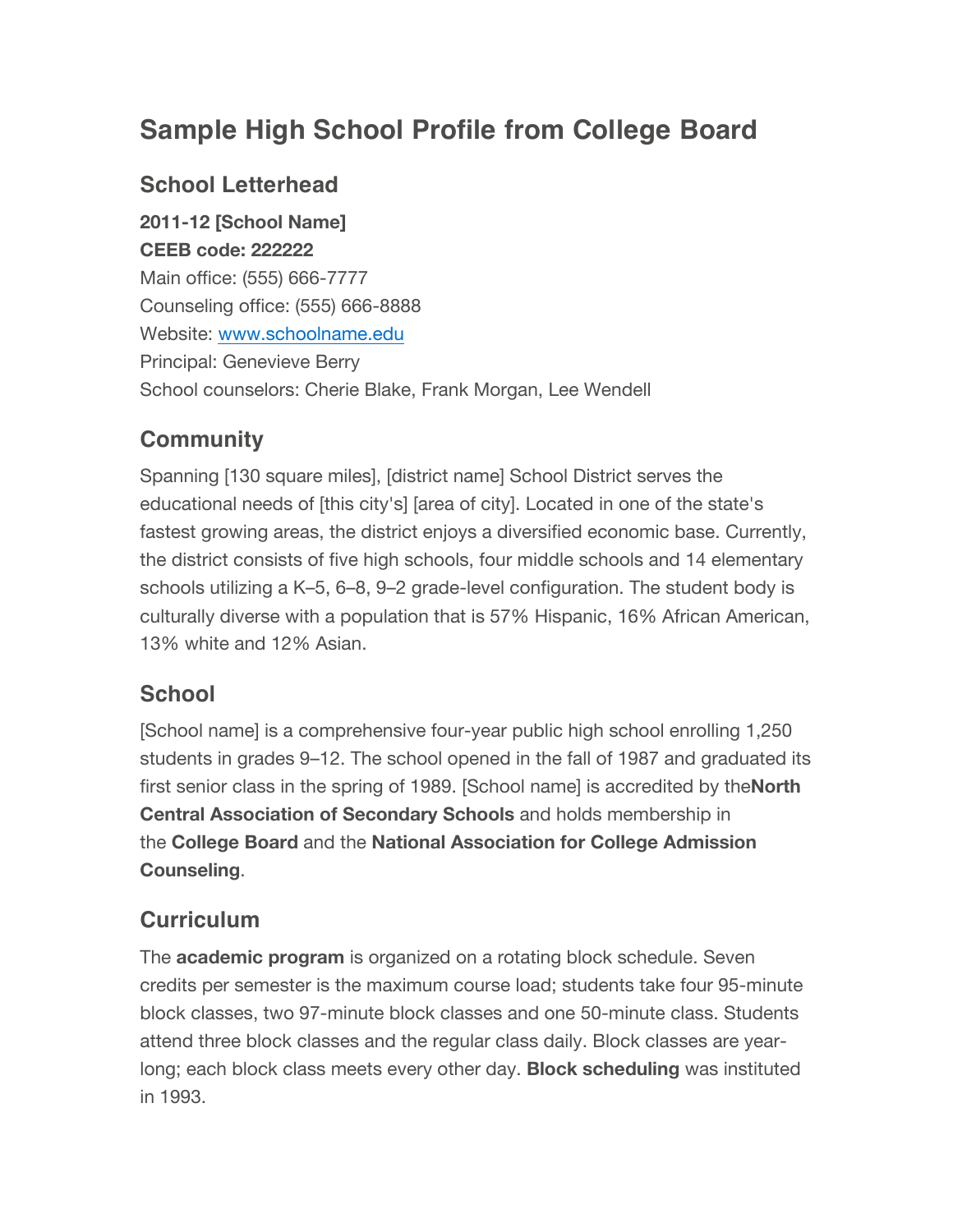These AP® courses are offered: Art History, Biology, Calculus AB and BC, Chemistry, English Language and Composition, English Literature and Composition, European History, Government and Politics: United States, Government and Politics: Comparative, Physics B, Statistics, United States History and World History. AP world language and culture courses offered include Chinese, French, German and Spanish as well as Spanish Literature.**AP is an open-enrollment program.**

**Honors classes** are offered in English II, Algebra II and Elementary Functions.**Entry into Elementary Functions requires an 80% proficiency score** on a school-created Algebra II skills test.

The **Area Vocational & College Programs** (AVCP) enables juniors and seniors to enroll in freshmen courses and earn college credits at local institutions of higher education.

| $A - Excellent$   | $94 - 100$  | 4              |
|-------------------|-------------|----------------|
| B - Above average | 85-93       | 3              |
| C - Average       | $75 - 84$   | $\overline{2}$ |
| D - Below average | $65 - 74$   | 1              |
| $F - Failure$     | 64 or below | 0              |

### **Grading and Ranking**

#### *Rank*

School policy eliminated class rank beginning with the Class of 2003.

### *Grade Point Average (GPA) Calculation*

GPA is computed using the above quality points. Beginning with grade nine, all subjects, whether passed or failed, are included in the computation. A minimum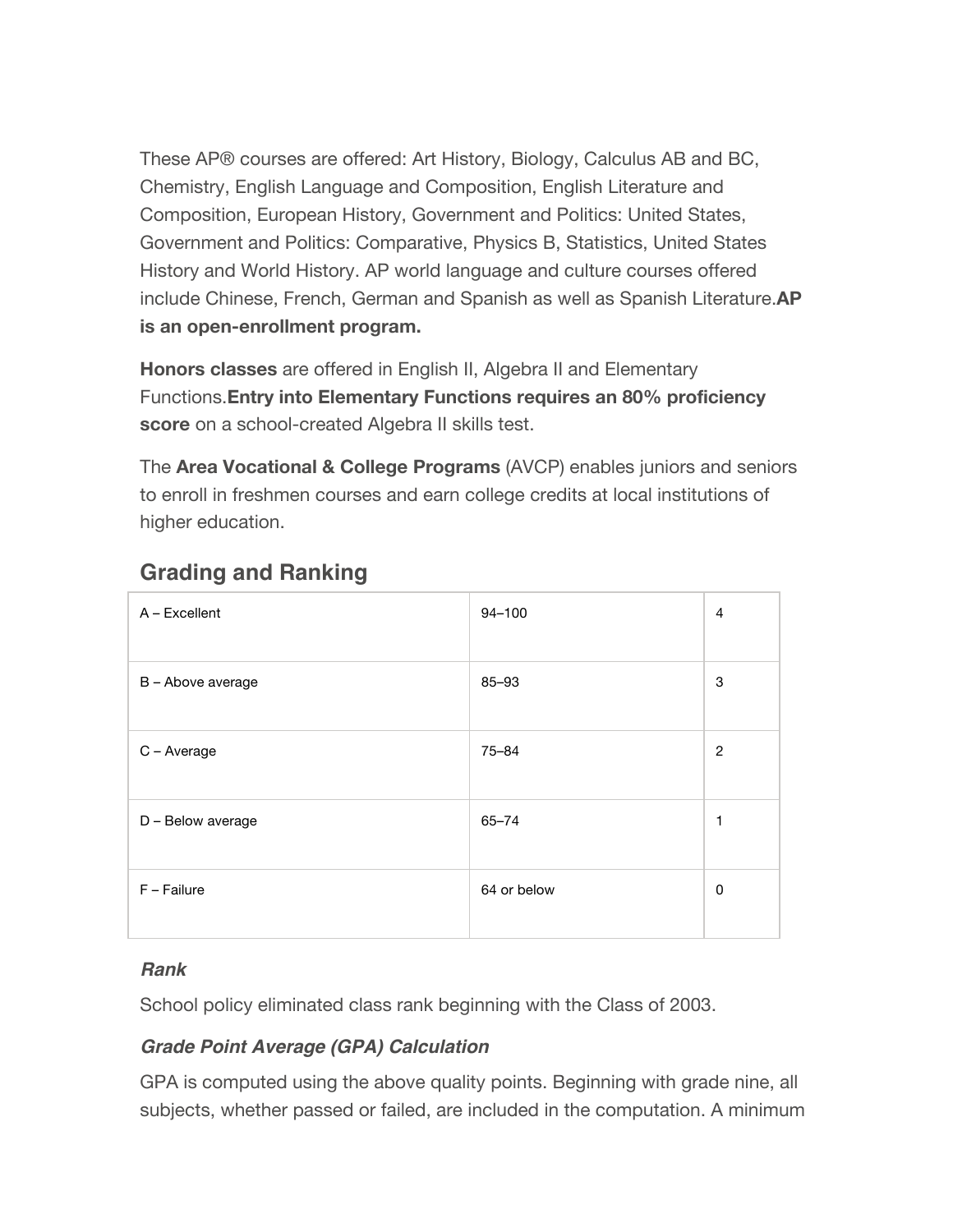of 48 credits is **required for graduation**. In addition, each student must complete a **200-hour community service graduation requirement. AP and Honors classes are weighted by one point**. Grades are recorded on the transcript and GPA is computed in January and May.

### **Class of 2011**

There were **365** graduates in the Class of 2011.

- $\cdot$  36 earned a 4.0+
- 50 earned 3.5–3.99
- 100 earned 3.0–3.49
- 100 earned 2.50–2.99
- 75 earned 2.0–2.49
- 4 earned less than a 2.0

### **Standardized Test Results**

| 85% of the Class of 2011 (310) took the SAT® |         | 67% of the Class of 2011 (245) took the ACT |           |
|----------------------------------------------|---------|---------------------------------------------|-----------|
| Middle 50% Critical reading                  | 480-590 | Middle 50% Composite                        | $22 - 25$ |
| Middle 50% Math                              | 500-650 |                                             |           |
| Middle 50% Writing                           | 490-580 |                                             |           |

#### *Advanced Placement Results*

- In May 2011, 337 took AP Exams
- A total of 771 exams were taken in 19 subjects
- 51% of the AP Exams received scores of 3 or higher

#### *Post High School Placement*

- 71% matriculated to 4-year colleges
- 18% matriculated to 2-year institutions